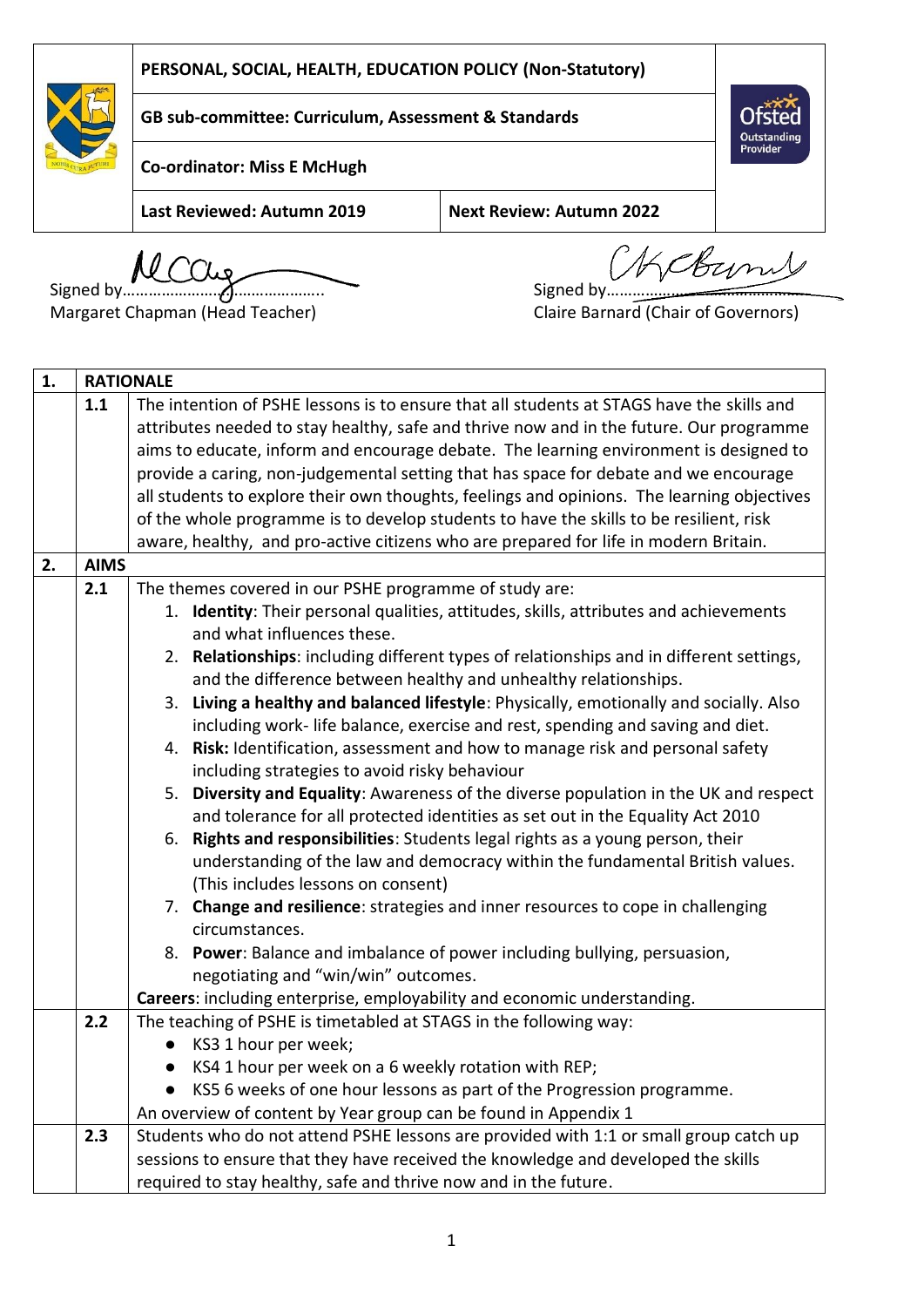|    | 2.4 | Students have the chance to experience open discussions with their PSHE teachers to<br>enable them to develop the confidence to ask questions that they are curious about the<br>world. Often these will be difficult to ask or students might be embarrassed by the<br>question. To overcome these barriers, we provide students with access to a question box<br>in the classroom, they can email their teacher, or quietly speak to the teacher within the<br>lesson. Teachers will provide honest and educated responses to their questions to ensure<br>that students are given factually accurate information.                                                                                                                                                                                                                    |
|----|-----|-----------------------------------------------------------------------------------------------------------------------------------------------------------------------------------------------------------------------------------------------------------------------------------------------------------------------------------------------------------------------------------------------------------------------------------------------------------------------------------------------------------------------------------------------------------------------------------------------------------------------------------------------------------------------------------------------------------------------------------------------------------------------------------------------------------------------------------------|
|    | 2.5 | External visitors or agencies, for example local Magistrates, can be invited to our school<br>and classrooms. This will only happen as part of a planned programme which it<br>enhances the teaching going on in that block of lessons. The outside contributors where<br>possible will be recommended by other schools or local authority and will have their<br>material vetted in line with the PSHE policy and RSHE policy as applicable. Time is made<br>in lessons following this visit to allow students to respond to the content of the<br>presentation and to allow full understanding to take place and to enable the teacher to<br>address any misconceptions or concerns that the presentation raises.                                                                                                                     |
|    | 2.6 | Due to the sensitive nature of the topics contained within the PSHE programme there is a<br>requirement of students to keep classroom discussions confidential. Confidentiality in<br>lessons in underpinned by a set of general classroom rules, set out and agreed with the<br>class and reminded about on a regular basis. Students are encouraged to speak freely and<br>we impress on the students the importance of not taking information and commenting<br>on it outside of the classroom. The students are reminded at regular intervals about the<br>teacher's role in safeguarding them and that any information which we deem worrying or<br>important will only be passed on to the relevant DSL.                                                                                                                          |
|    |     | Less serious disclosures will be discussed with the Curriculum Leader in the first instance<br>and then (if necessary) passed on to the pastoral team.                                                                                                                                                                                                                                                                                                                                                                                                                                                                                                                                                                                                                                                                                  |
|    | 2.7 | The programme will be led by the Curriculum Leader for PSHE.<br>It will be taught by a small dedicated group of highly trained and motivated PSHE<br>teachers, at STAGS we are passionate about delivering high quality PSHE education and<br>we are well supported by the SLT and Governing body in keeping to this commitment.                                                                                                                                                                                                                                                                                                                                                                                                                                                                                                        |
|    | 2.8 | Inclusion and differentiation within PSHE ensures that all students have access to this<br>lesson. We respect students unique starting points by providing learning that is age<br>appropriate and aimed at deepening knowledge and understanding through a spiral<br>curriculum which re-visits topics at sensible gaps in time. Additionally, we ensure that<br>students with SEND receive access to PSHE education through differentiated work-<br>sheets, supported learning - partnering students with a peer/buddy. By simplifying topics<br>and checking learning at regular intervals. If required we provide additional lessons and<br>small group activities for students who are deemed vulnerable due to their SEND to<br>ensure that they are fully aware of how to stay healthy, safe and thrive now and in the<br>future |
| 3. |     | <b>PROCEDURES</b>                                                                                                                                                                                                                                                                                                                                                                                                                                                                                                                                                                                                                                                                                                                                                                                                                       |
|    | 3.1 | This policy has been developed in consultation with staff, pupils and parents. The<br>consultation and policy development process involved the following steps:<br>Review - the Curriculum Leader of PSHE pulled together all relevant information<br>including relevant national and local guidance;                                                                                                                                                                                                                                                                                                                                                                                                                                                                                                                                   |
|    |     | Staff consultation - all teachers of PSHE were given the opportunity to look at the<br>policy and make recommendations;<br>Parent consultation - parents were invited to attend a Parent Voice meeting about<br>$\bullet$<br>the policy;<br>Student consultation - STAGS held focus groups with each year group to learn what<br>students want from their PSHE lessons;                                                                                                                                                                                                                                                                                                                                                                                                                                                                 |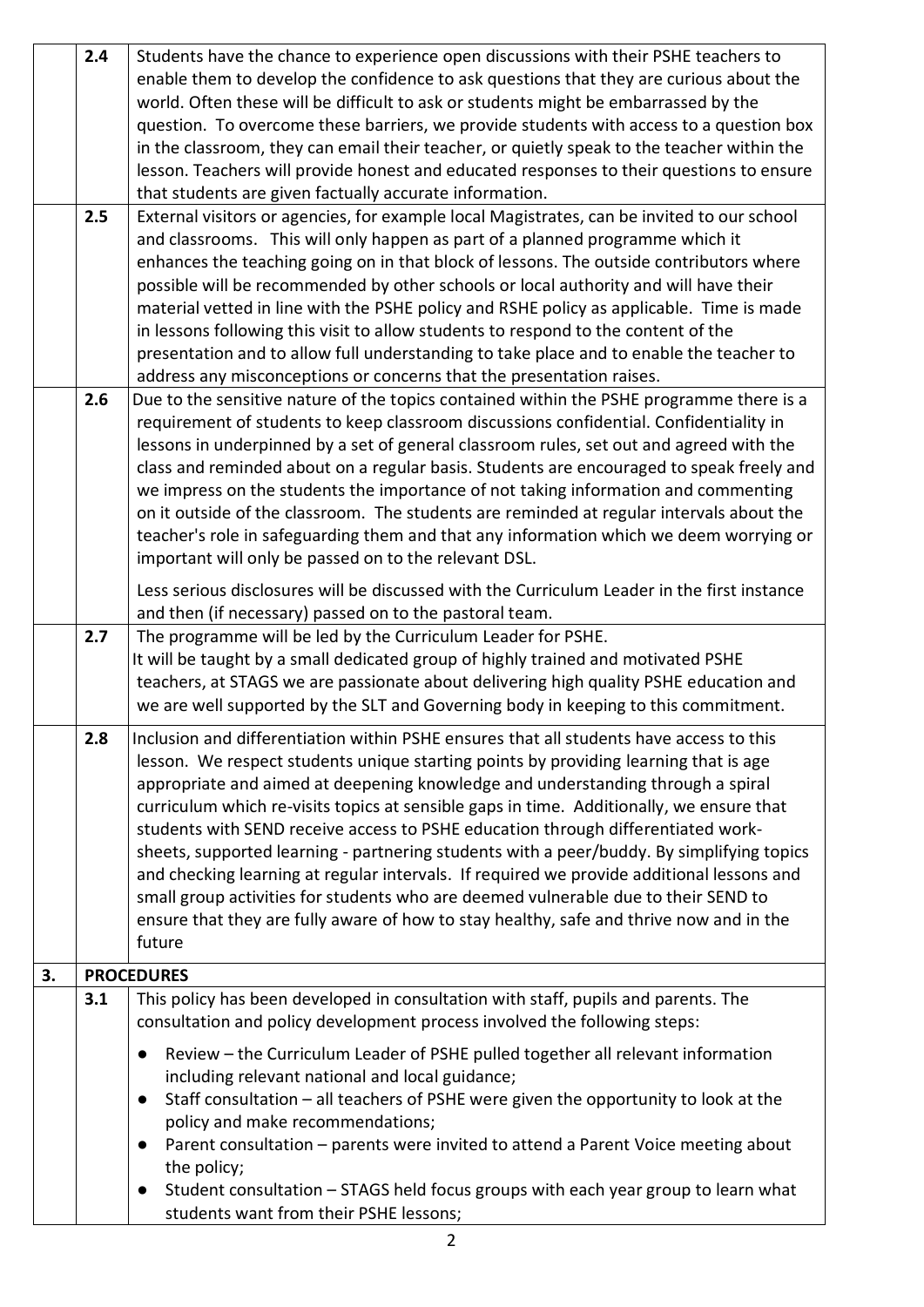|    |     | Ratification – once amendments were made, the policy was shared with governors<br>$\bullet$<br>and ratified.                                                                                                                             |
|----|-----|------------------------------------------------------------------------------------------------------------------------------------------------------------------------------------------------------------------------------------------|
|    |     |                                                                                                                                                                                                                                          |
| 4. |     | <b>MONITORING</b>                                                                                                                                                                                                                        |
|    | 4.1 | Monitoring of the impact of the Scheme of Learning will be undertaken by the Curriculum<br>Leader in the first instance through school procedures, and will report findings to SLT and<br>any issues raised in that monitoring procedure |
|    | 4.2 | Student development in PSHE is monitored by class teachers as part of our internal<br>assessment systems.                                                                                                                                |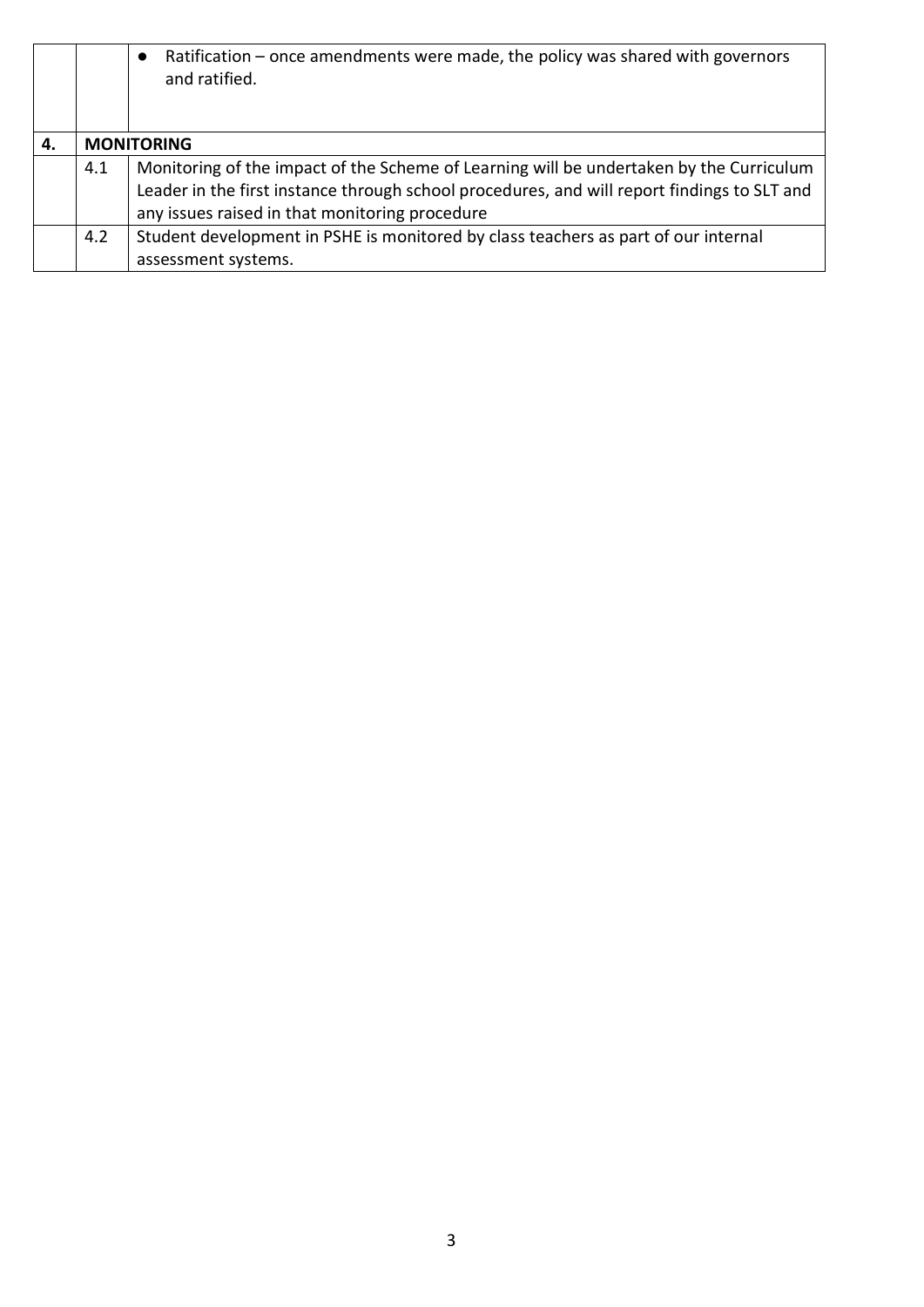**Appendix 1** 

## **PSHE Planning overview 2019-2020**

## **PSHCE = skills and attributes needed to stay healthy, safe and thrive now and in the future**

| Year   | <b>Autumn Term 14 Weeks</b> | <b>Spring Term 12 Weeks</b>    | <b>Summer Term 12 weeks</b>        |
|--------|-----------------------------|--------------------------------|------------------------------------|
| Group  |                             |                                | (10 lessons)                       |
| Year 7 | Induction: 2/3 lessons      | <b>Breath - Mindfulness 6.</b> | <b>Media Navigator: 4</b>          |
|        | Rules/rights and            | lessons                        | lessons                            |
|        | responsibilities            | Puppy training                 | Understanding media                |
|        | <b>Orientation Task</b>     | Animal mind                    | Fantasy and reality                |
|        | Social Skills - Friendships | Training your focus            | Social media                       |
|        | and personal strengths      | The story telling mind         | Online reputation                  |
|        |                             | Being in the here and          | Online safety                      |
|        | <b>Penn Resilience</b>      | now                            |                                    |
|        | Programme: 10-12 weeks      | Taking the good from a         | <b>Careers: 2 lessons</b>          |
|        | till Feb Half term          | situation                      | Prep for work shadowing            |
|        | Resilience competencies     | Health: 3-4 lessons            | Review of work shadowing           |
|        | ABC (CBT technique)         | Puberty                        |                                    |
|        | Self-talk                   | Periods                        | *Rights and                        |
|        | Catastrophizing             | Hygiene                        | <b>Responsibilities: 2 lessons</b> |
|        | Merlock and Sherlock/The    |                                | The difference between             |
|        | File game                   | Finance: 3-4 lessons           | rights and responsibilities        |
|        | Real time resilience        | <b>Attitudes to Money</b>      | Human Rights                       |
|        | Assertiveness/negotiation   | <b>Wants and Needs</b>         | Animal Bill of rights.             |
|        | Solving dilemmas, DEAL      | Methods of Paying              |                                    |
|        | Overcoming                  | <b>Bank accounts</b>           |                                    |
|        | procrastination             |                                |                                    |
|        |                             |                                |                                    |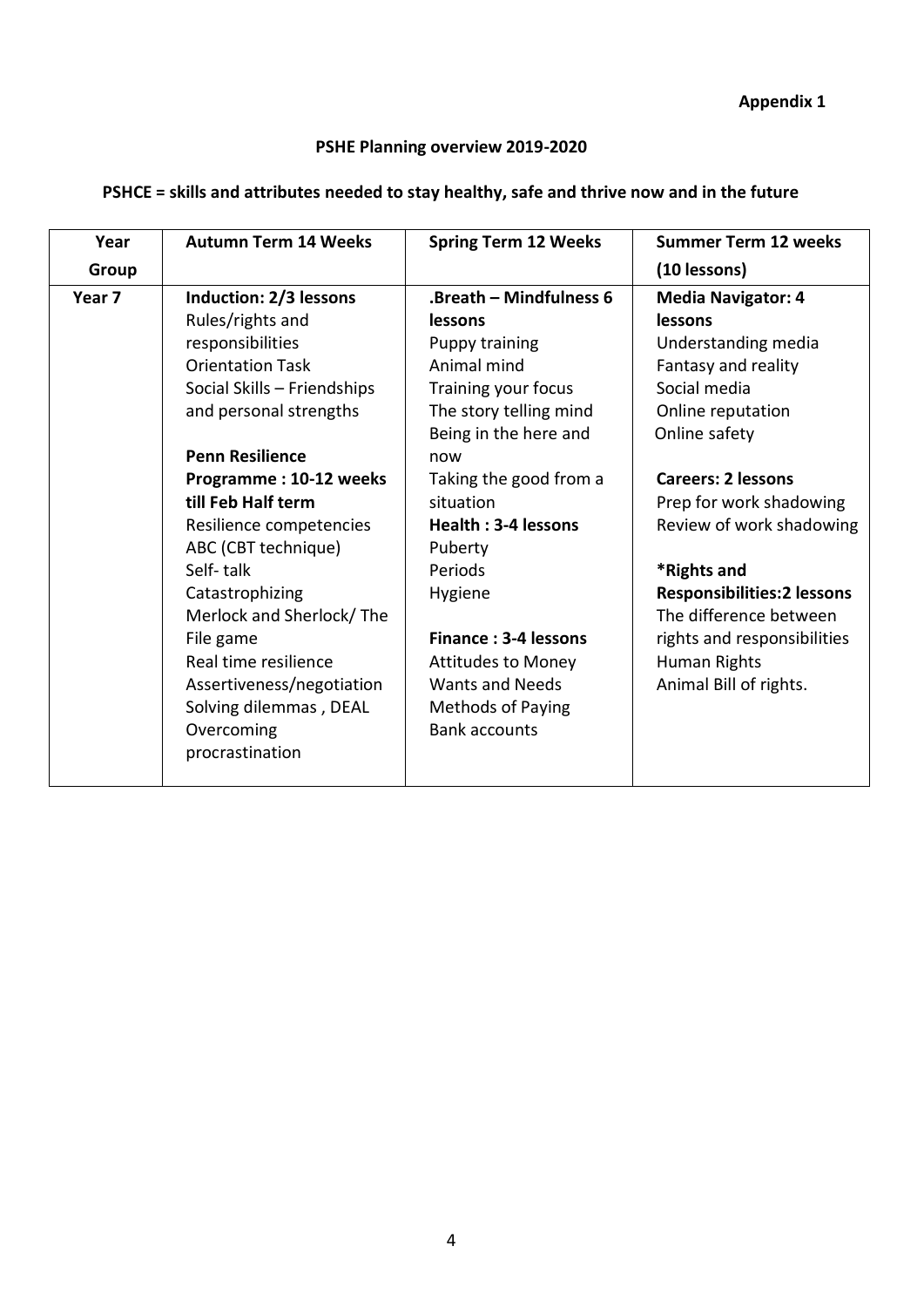| Year 8 | <b>Careers Education (6</b><br>lessons)<br>School to Life/what's on my<br>market stall: goal setting,<br>life planning, linking what I<br>do now with the future<br>selves.<br>Skills and achievements<br>Employability<br><b>Fast Tomato</b><br><b>Media Influences: (4</b><br>weeks)<br>Media literacy and<br>persuasion, media and<br>Gender/ media and body<br>image,<br>Media and health-food<br>marketing, creating counter<br>ads. | Government and<br>$democracy - (6 weeks)$<br>How the country run<br>The main political parties<br>Role of an MP<br>How laws are made<br><b>Political Parties</b><br>*visit by local Magistrate. | Health/Sex ed sorted/<br><b>Unplugged and</b><br>Sex Ed. Sorted (6<br>weeks)<br>Effective reproduction<br><b>Human Variation</b><br>Including LGBTQ+<br>Fertility<br>Conception<br><b>Alcohol and Drugs</b><br>education - What<br>influences young people<br>to start drinking alcohol<br>Risk reduction and Myth<br>busting<br><b>Relationships Smarts 4</b><br>lessons<br>Who am I?<br>Firm foundations<br>Family relationships |
|--------|-------------------------------------------------------------------------------------------------------------------------------------------------------------------------------------------------------------------------------------------------------------------------------------------------------------------------------------------------------------------------------------------------------------------------------------------|-------------------------------------------------------------------------------------------------------------------------------------------------------------------------------------------------|------------------------------------------------------------------------------------------------------------------------------------------------------------------------------------------------------------------------------------------------------------------------------------------------------------------------------------------------------------------------------------------------------------------------------------|
|--------|-------------------------------------------------------------------------------------------------------------------------------------------------------------------------------------------------------------------------------------------------------------------------------------------------------------------------------------------------------------------------------------------------------------------------------------------|-------------------------------------------------------------------------------------------------------------------------------------------------------------------------------------------------|------------------------------------------------------------------------------------------------------------------------------------------------------------------------------------------------------------------------------------------------------------------------------------------------------------------------------------------------------------------------------------------------------------------------------------|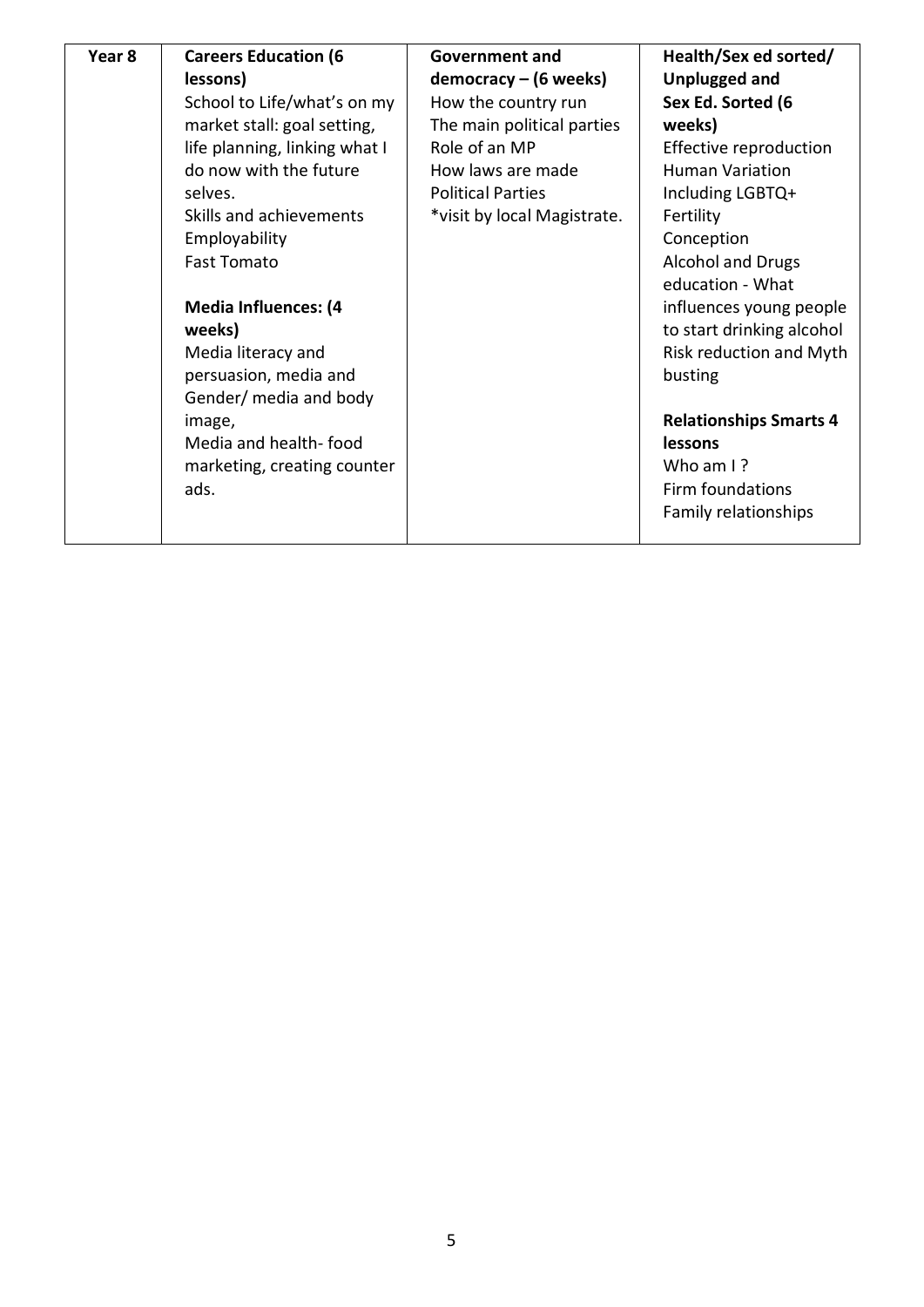| Year 9 | <b>Relationships smarts 8</b>      | <b>Careers education-</b>       | First Give con'd             |
|--------|------------------------------------|---------------------------------|------------------------------|
|        | weeks                              | Linked to y9 options 4          | Concluding with a            |
|        | Healthy and unhealthy              | weeks                           | public competition           |
|        | relationships                      | <b>Resilient Decisions - 3-</b> | with a cash prize.           |
|        | Sexual relationships               | 4 lessons                       | Will be done as drop         |
|        |                                    | Ambiguity and                   | down day off                 |
|        | Sex Ed Sorted part 2 (6            | Independent thought             | timetable                    |
|        | Weeks)                             | Assessing risk and              | supplemented by a            |
|        | What is Sex                        | opportunity                     | small amount of              |
|        | <b>Consent and Control</b>         | Weighing up pros and            | lesson time                  |
|        | Sexual and gender identity         | cons                            | Identity and                 |
|        | Contraception, Condom use          | Reviewing how we                | Diversity                    |
|        | Safer Sex including STI's          | make decisions                  |                              |
|        | Good Sexual health                 | Lessons to guide                | Who am I think I             |
|        |                                    | through option                  | am?                          |
|        | <b>SHARP</b>                       | choices                         | <b>Britishness</b>           |
|        | <b>School Health and Alcohol</b>   | Fast Tomato/Kudos               | <b>Multicultural Britain</b> |
|        | <b>Reduction Project (6 Weeks)</b> |                                 | Racism                       |
|        | Myths and Facts                    | <b>First Give - Public</b>      | LGBTQ+                       |
|        | Alcohol and the body               | <b>Speaking competition.</b>    | Radicalization               |
|        | <b>Understanding Alcohol</b>       | Theme: Charity/Social           |                              |
|        | Harms to self and                  | action                          |                              |
|        | community                          | Verbal and nonverbal            |                              |
|        | Alcohol and the Media              | communication,                  |                              |
|        | Alcohol in the context of real     | essential parts of a            |                              |
|        | life                               | presentation, how to            |                              |
|        | Keeping safe                       | make an impact.                 |                              |
|        |                                    | Researching a charity           |                              |
|        |                                    | Presenting to the class         |                              |
|        |                                    | Proposing a social              |                              |
|        |                                    | action campaign to              |                              |
|        |                                    | raise awareness of              |                              |
|        |                                    | charity work and                |                              |
|        |                                    | particular causes.              |                              |
|        |                                    |                                 |                              |
|        |                                    |                                 |                              |
|        |                                    |                                 |                              |
|        |                                    |                                 |                              |
|        |                                    |                                 |                              |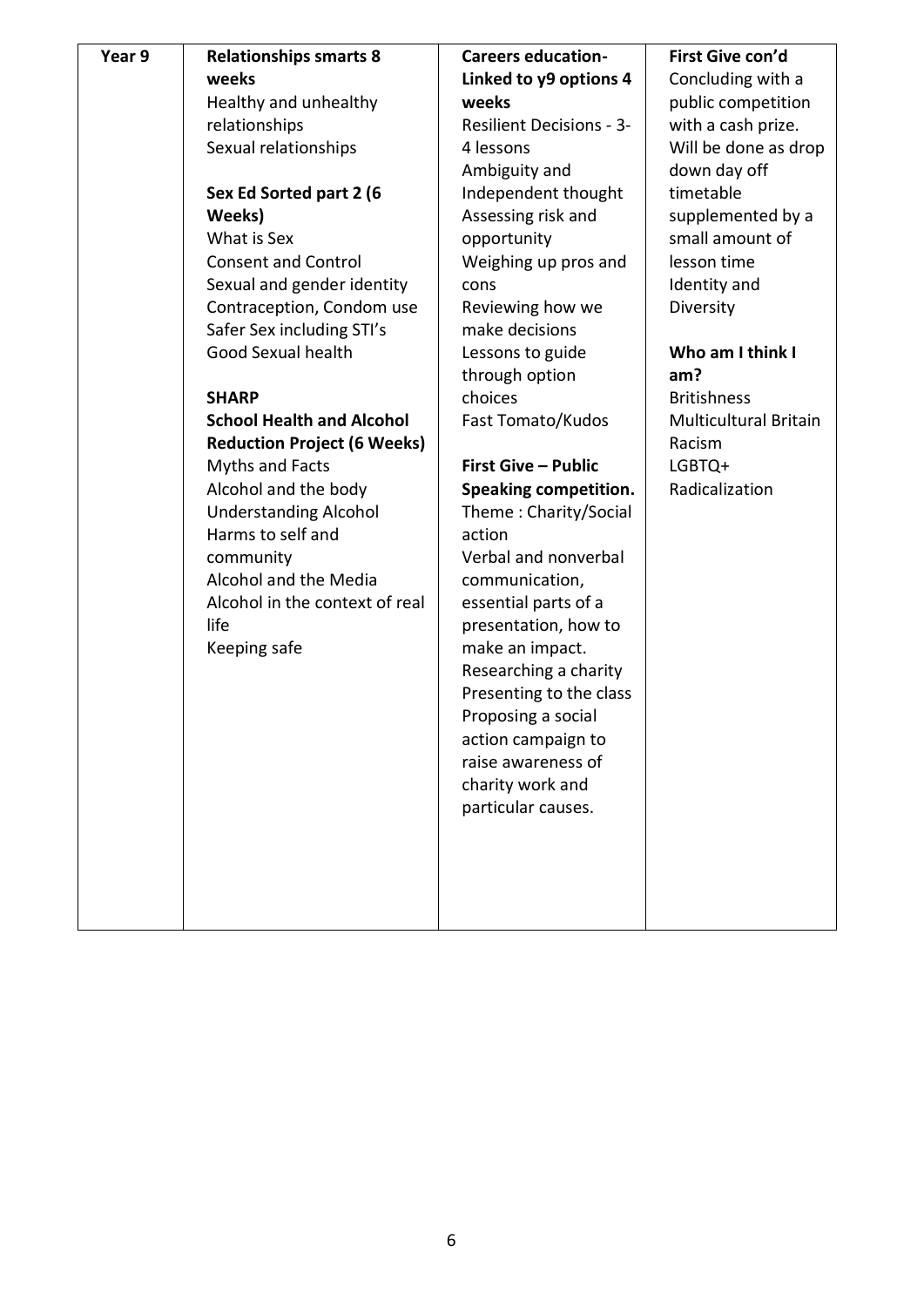| Year 10            | <b>Mental Illness</b> | <b>Unplugged (Substance</b> | <b>Work Experience</b> |
|--------------------|-----------------------|-----------------------------|------------------------|
| $\frac{1}{2}$ year | investigated          | misuse)                     | <b>Preparation 2</b>   |
| group              | 1, Science            | Drugs ed                    | lessons : students     |
| have 6-7           | 2, Understanding      | Handling emergency          | will be attending      |
| lessons            | Triggers and          | situations                  |                        |
|                    |                       |                             | three days of WEx      |
| in a row           | protective factors    | Informed choices about      | this school year       |
| then               | 3, Spotting and       | substance use               | during CEW. These      |
| switch             | supporting            | Signposting the FRANK       | lessons are to         |
|                    | 4, Healthy coping     | website for accurate        | prepare them for       |
|                    | strategies            | information                 | their experience.      |
|                    | 5, Reducing Stigma    | Problem solving             | The debriefing for     |
|                    |                       | Goal setting                | WEx will occur during  |
|                    |                       | **Please include a lesson   | a drop-down lesson     |
|                    |                       | on contraception and risks  |                        |
|                    |                       | of unprotected sex if under | My Money: 3-4          |
|                    |                       | the influence of            | lessons Lessons        |
|                    |                       | legal/illegal substances**  | utilizing the Your     |
|                    |                       |                             | <b>Money Matters</b>   |
|                    |                       | We have drug boxes in the   | <b>Textbook</b>        |
|                    |                       | PSHCE office that contain   | Key topics to cover    |
|                    |                       | look alike drugs and        | are:                   |
|                    |                       | information on them. We     | Savings                |
|                    |                       | also have drunk goggles for | <b>Borrowing</b>       |
|                    |                       | them to wear and            | <b>Earning Money</b>   |
|                    |                       | experience                  | (apprenticeships,      |
|                    |                       |                             | employment,            |
|                    |                       |                             | university)            |
|                    |                       |                             | <b>Financial Risk</b>  |
|                    |                       |                             |                        |
|                    |                       |                             |                        |
|                    |                       |                             |                        |
|                    |                       |                             |                        |
|                    |                       |                             |                        |
|                    |                       |                             |                        |
|                    |                       |                             |                        |
|                    |                       |                             |                        |
|                    |                       |                             |                        |
|                    |                       |                             |                        |
|                    |                       |                             |                        |
|                    |                       |                             |                        |
|                    |                       |                             |                        |
|                    |                       |                             |                        |
|                    |                       |                             |                        |
|                    |                       |                             |                        |
|                    |                       |                             |                        |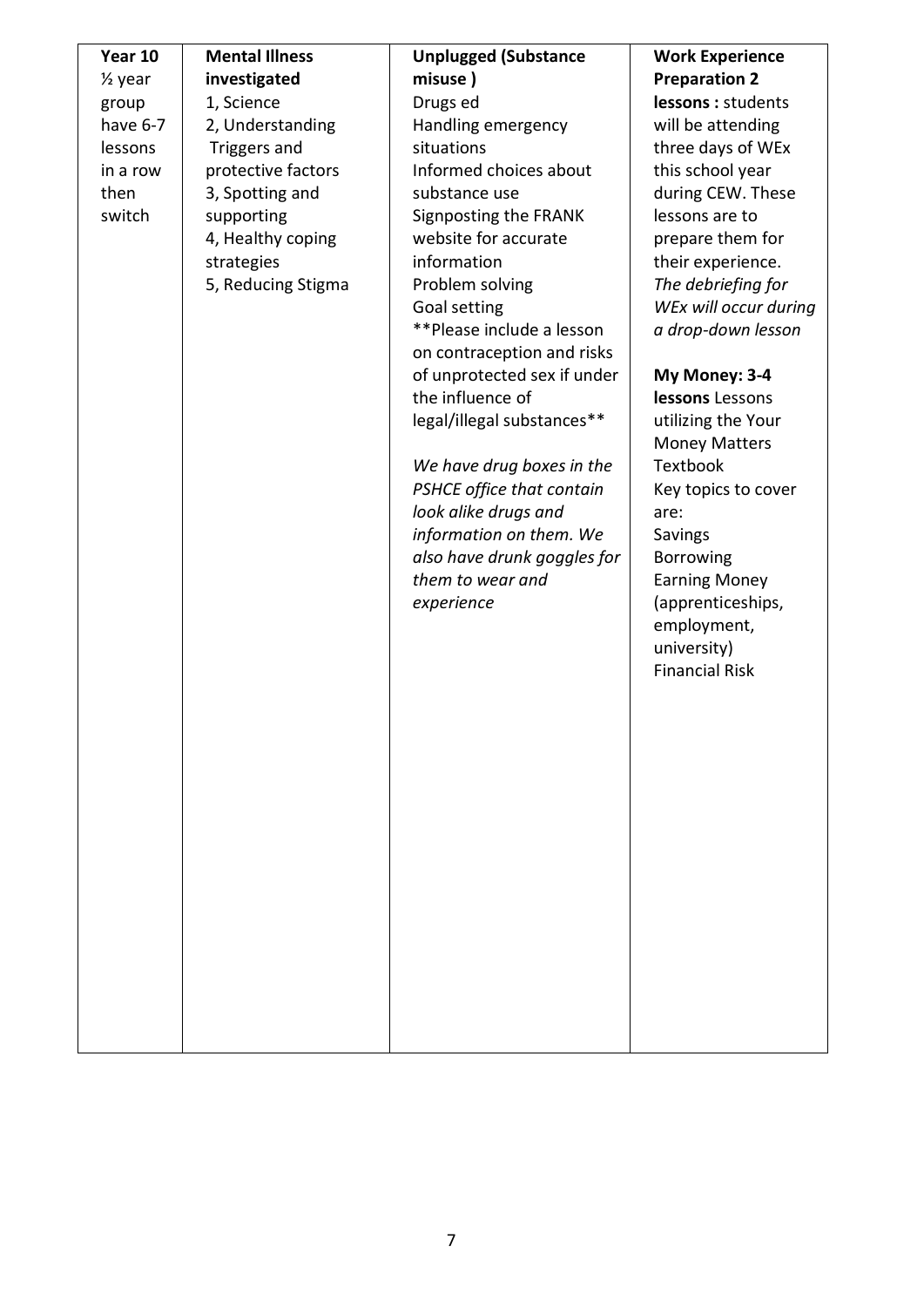| Year 11   | <b>Careers Education</b>                             | <b>Well-being</b>           | <b>Relationships</b>    |
|-----------|------------------------------------------------------|-----------------------------|-------------------------|
| 6 weeks   | prior to y11 information                             | Drugs Ed -                  | <b>Emotional Health</b> |
| per term  | eve to recap In any                                  | how drugs work, their       | Stress, Anxiety,        |
| then      | order you prefer, but                                | effect on the body, family  | Depression              |
| switch to | initiating CV building                               | and wider communication     | <b>Mindfulness</b>      |
| alternate | asap.                                                | Handling tricky situations  | Exam Prep.              |
| class     | 1.Unifrog                                            |                             |                         |
|           | 2 Different courses on                               | <b>Sex Ed and health</b>    |                         |
|           | offer here.                                          | <b>Teen Pregnancy</b>       |                         |
|           | Info eve (Nov)                                       | Virtual baby                |                         |
|           | 3 Where are you now,                                 | Parental skills             |                         |
|           | what do you need in                                  | Unplanned pregnancy         |                         |
|           | terms of guidance.                                   | Termination                 |                         |
|           | 4 Employability Skills.                              | Condom use                  |                         |
|           | 5. Writing a CV*                                     | <b>Prevention of STIs</b>   |                         |
|           |                                                      | Self Esteem                 |                         |
|           | *Students will have time<br>off timetable to work on | <b>Plastic Surgery</b>      |                         |
|           | their CV with EMH. You                               | We have models of breasts   |                         |
|           | will need to proofread                               | and testicles in the PSHCE  |                         |
|           | the CVs for your class                               | office if you would like to |                         |
|           | and provide advice on                                | include a lesson on         |                         |
|           | how to improve them                                  | breast/testicular cancer    |                         |
|           |                                                      |                             |                         |
|           |                                                      |                             |                         |
|           |                                                      |                             |                         |
|           |                                                      |                             |                         |
|           |                                                      |                             |                         |
|           |                                                      |                             |                         |
|           |                                                      |                             |                         |
|           |                                                      |                             |                         |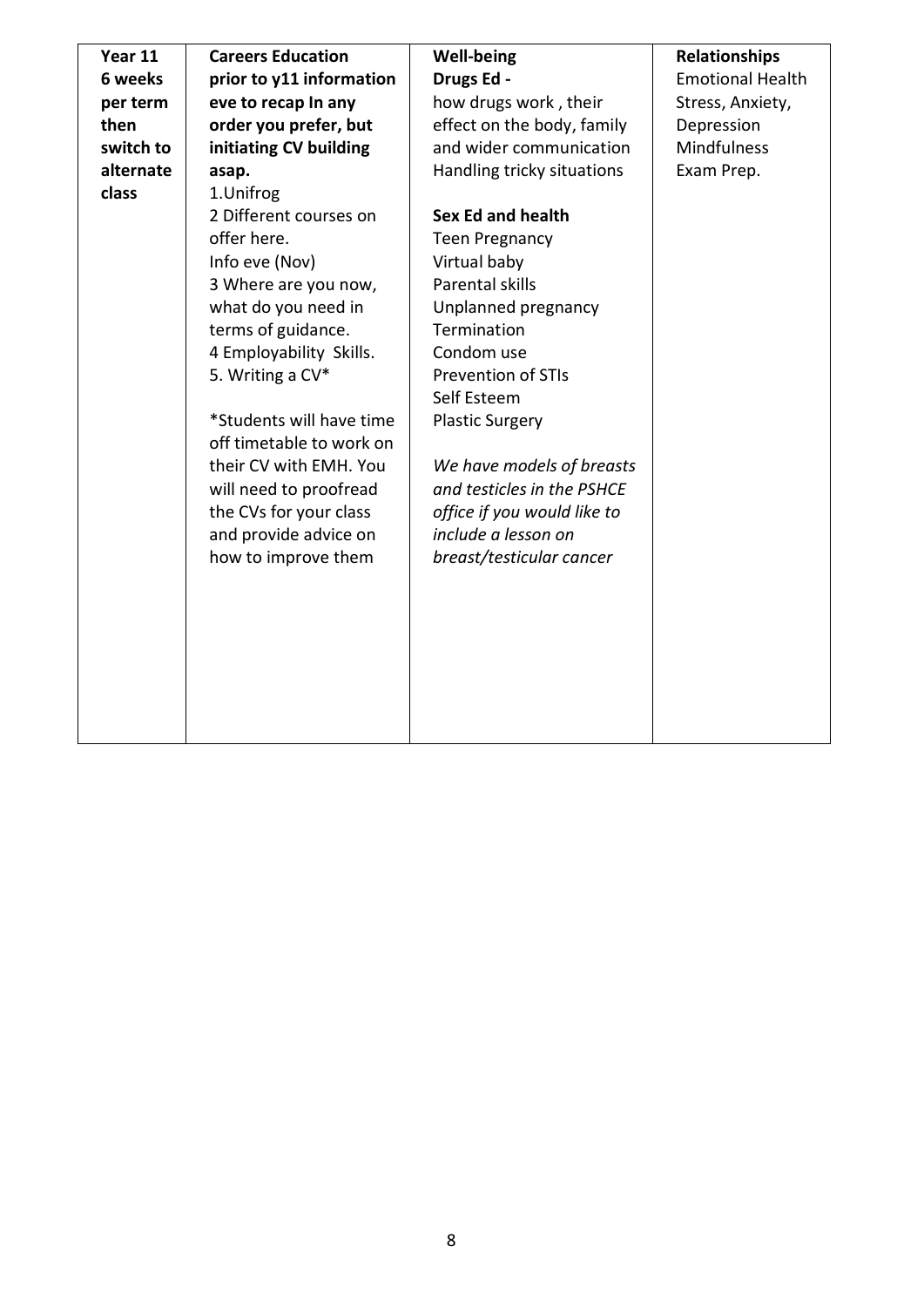

## **Equality Impact Analysis**

When reviewing all schools policies, the following Equality Impact Analysis (EIA) should be undertaken to ensure fairness of the new proposals/policy and to identify any action needed to redress any potential discrimination, positively promoting equal opportunities, improved access and participation for all.

| Title of Policy:           | <b>PSHE Policy</b>                             |
|----------------------------|------------------------------------------------|
| Date:                      | Autumn 2019                                    |
| <b>EIA carried out by:</b> | Miss E McHugh                                  |
| EIA reviewed by:           | Curriculum, Assessment and Standards Committee |

**1. Identify the aims and objectives of the policy, what will be the proposed change and how will it be implemented**

| • New policy contains information about:     | The purpose of this policy is to outline the |
|----------------------------------------------|----------------------------------------------|
| Overall aims and objectives?                 | curriculum design of the PSHE programme      |
| What is the proposed change?                 | at STAGS. The learning objectives of the     |
| Who is intended to benefit from the proposal | whole programme is to develop students       |
| and in what way?                             | to have the skills to be resilient, risk     |
| Outcomes of the policy?                      | aware, healthy, and pro-active citizens      |
| How will it be put into practice and who is  | who are prepared for life in modern          |
| responsible for this?                        | Britain.                                     |

**2. Assessment of Impact?** *To include impact of policy, any plans needed to mitigate any negative impact, equality issues to be addressed*

| $1.1$ and $1.1$ . The area is a family too area to the and the cool of |       |               |  |  |
|------------------------------------------------------------------------|-------|---------------|--|--|
| Characteristic                                                         | Group | Effect/Impact |  |  |
| Age                                                                    |       |               |  |  |
| Disability                                                             |       |               |  |  |
| Gender reassignment                                                    |       |               |  |  |
| Marriage/civil partnership                                             |       |               |  |  |
| Pregnancy/Maternity                                                    |       | No impact     |  |  |
| Race                                                                   |       |               |  |  |
| Religion or Belief                                                     |       |               |  |  |
| Sex                                                                    |       |               |  |  |
| Sexual orientation                                                     |       |               |  |  |

| <b>Consultation</b><br>З.                      |                                        |
|------------------------------------------------|----------------------------------------|
| New policy contains information about:         |                                        |
| Policy audience, expected actions and outcomes | Expectations, requirements and actions |
| Consultation and communication process         |                                        |
| Accessibility for all                          |                                        |
| Fair access to the consultation process        |                                        |
| Lessons learnt from previous consultation, if  |                                        |
| appropriate                                    |                                        |